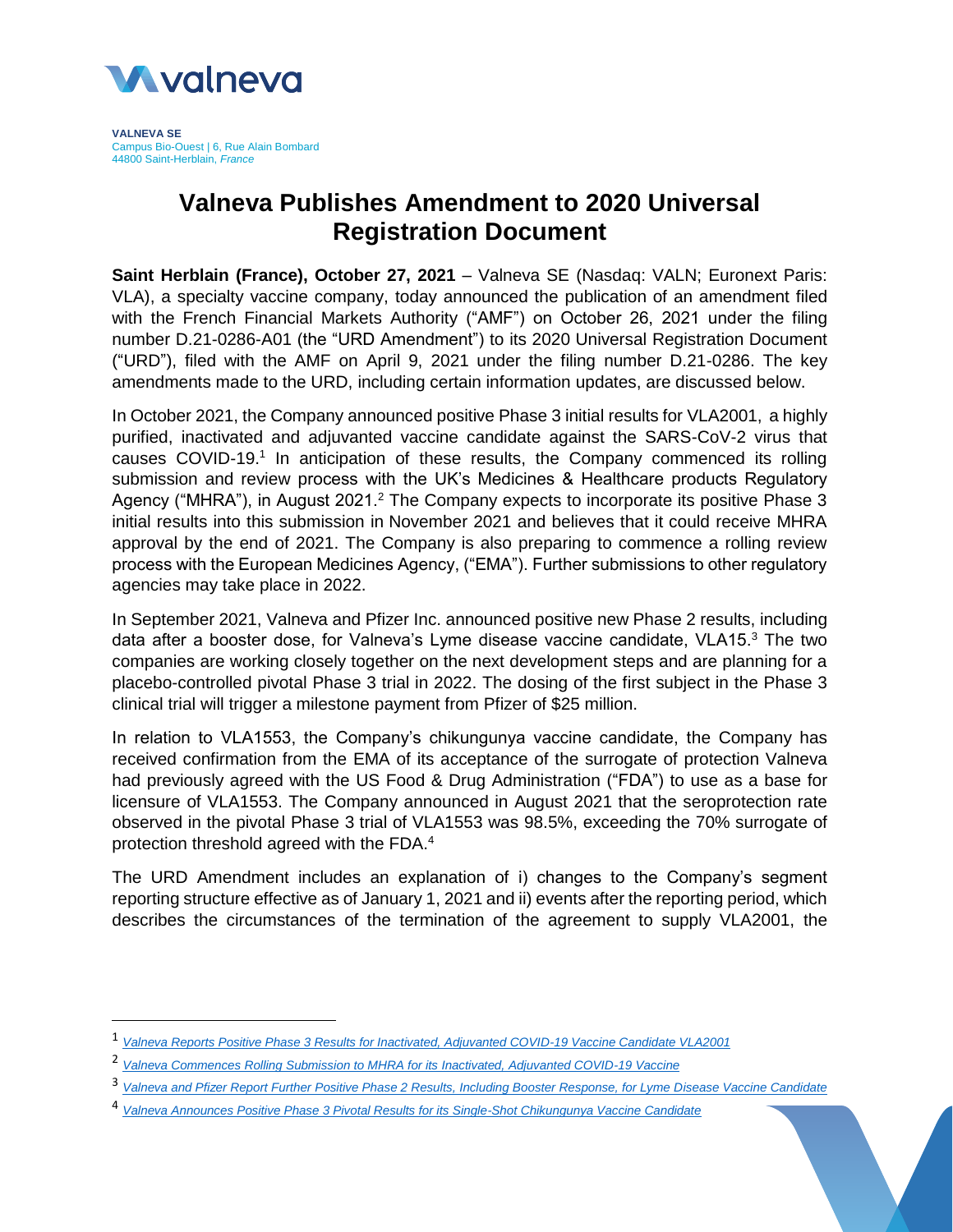

Company's COVID-19 vaccine candidate, to the United Kingdom (the "UK Supply Agreement")<sup>5</sup> and the potential impact of this termination.

The URD Amendment explains that the UK government (the "UK Authority") provided notice of its decision to terminate the UK Supply Agreement following the close of business on September 10, 2021. This included an allegation that Valneva would be in future breach of the UK Supply Agreement which claim could give rise to a liability for damages (the contractual cap on which would not exceed the amounts received). As detailed in the URD Amendment, Valneva strongly disputes any claims relating to breach of the UK Supply Agreement (and believes that it is very unlikely that any such claim by the UK Authority would ultimately be successful) but has acknowledged termination of the UK Supply Agreement for convenience by the UK Authority effective as of October 10, 2021 (and associated obligations on the part of Valneva and the UK Authority arising from or surviving termination of the Agreement). Valneva is not obligated to refund or repay any amount paid by the UK Authority in case of termination for convenience. Further details are available in the URD Amendment.

Valneva is continuing to discuss the final terms of the termination of the UK Supply Agreement with the UK Authority, and those final terms as well as other commercial opportunities and receipt of regulatory approval of VLA2001 may impact the Company's financial position. The potential impact of the termination of the UK Supply Agreement on the Company's financial position is presented in the note on events after the reporting period included in the URD Amendment. The note discusses potential impact on the Company's inventories and advance payments for inventories, property, plant and equipment, refund liabilities, and contract liabilities.

Additionally, the Company has received a request for information from a directorate within Health Canada, the agency supervising pharmaceutical products in Canada, regarding the data supporting the indication and labeling of the Company's product DUKORAL<sup>®</sup>. This remains an ongoing matter, and if the indications or labeling of DUKORAL® were to change significantly in Canada, this could have a significant negative impact on the Company's sales which could in turn result in the product no longer being economically viable.

Finally, the Company had planned to communicate its third quarter results on November 18, 2021. Given the difficulty of assessing the impact of a number of post-closing events at this time, the Company will communicate, on November 18, 2021, only its cash position for the quarter ended September 30, 2021 and its revenues for the nine months ended September 30, 2021. The year-end closing on December 31, 2021 will allow for the integration of all necessary elements.

The URD Amendment is available on the Company's corporate website (https://valneva.com/investors/financial-reports/) and on the AMF's website (www.amffrance.org) and should be read together with the URD. A hard copy of the document may be obtained from the Company, free of charge and upon request, at the following address: 6 rue Alain Bombard, 44800 Saint-Herblain, France.

 $\overline{\phantom{a}}$ 

*<sup>5</sup> [Valneva Receives Notice of Termination of COVID-19 Vaccine Supply Agreement by UK Government](https://valneva.com/press-release/valneva-receives-notice-of-termination-of-covid-19-vaccine-supply-agreement-by-uk-government/?lang=fr)*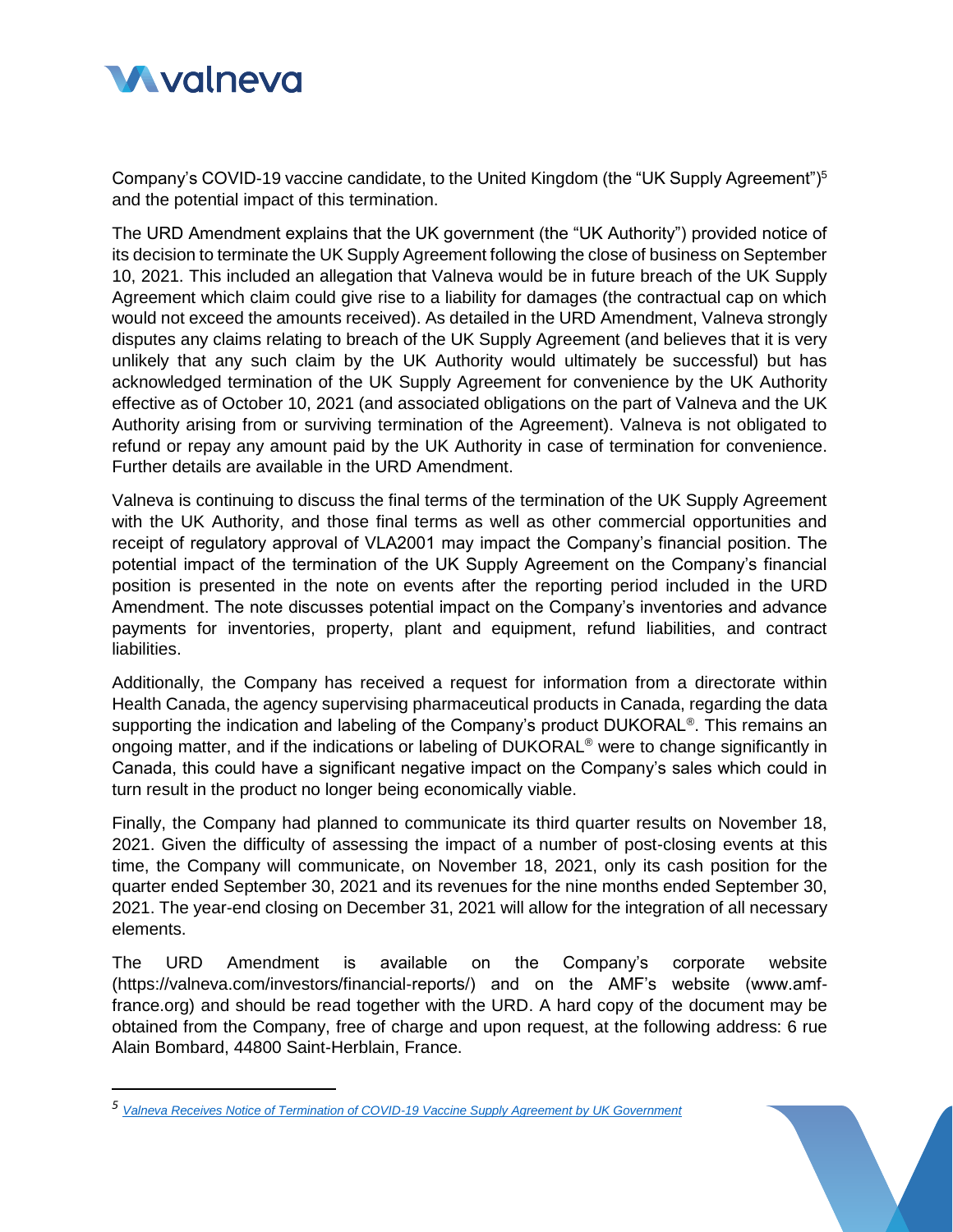

Valneva has publicly filed a registration statement on Form F-1 with the Securities and Exchange Commission (SEC) in the United States. This document refers to a potential public offering of American Depositary Shares in the United States and a concurrent private placement of ordinary shares in Europe (together, the "Global Offering"), and discloses the potential use of proceeds in the event of the completion of such offering.

## **About Valneva SE**

Valneva is a specialty vaccine company focused on the development and commercialization of prophylactic vaccines for infectious diseases with significant unmet medical need. The Company takes a highly specialized and targeted approach to vaccine development and then applies its deep understanding of vaccine science to develop prophylactic vaccines addressing these diseases. Valneva has leveraged its expertise and capabilities both to successfully commercialize two vaccines and to rapidly advance a broad range of vaccine candidates into and through the clinic, including candidates against Lyme disease, the chikungunya virus and COVID-19.

## **Media & Investors Contacts**

Laëtitia Bachelot-Fontaine VP Global Communications & European Investor Relations M +33 (0)6 4516 7099 laetitia.bachelot-fontaine@valneva.com

Joshua Drumm VP Global Investor Relations M +001 917 815 4520 joshua.drumm@valneva.com

This press release contains certain forward-looking statements relating to the business of Valneva, including with respect to the potential consequences of termination of the UK Supply Agreement, relating to the progress, timing, results and completion of research, development and clinical trials for product candidates, to regulatory approval of product candidates and review of existing products, and to estimates for future performance. In addition, even if the actual results or development of Valneva are consistent with the forward-looking statements contained in this press release, those results or developments of Valneva may not be sustained in the future. In some cases, you can identify forward-looking statements by words such as "could," "should," "may," "expects," "anticipates," "believes," "intends," "estimates," "aims," "targets," or similar words. These forward-looking statements are based largely on the current expectations of Valneva as of the date of this press release and are subject to a number of known and unknown risks and uncertainties and other factors that may cause actual results, performance or achievements to be materially different from any future results, performance or achievement expressed or implied by these forward-looking statements. In particular, the expectations of Valneva could be affected by, among other things, uncertainties involved in the development and manufacture of vaccines, unexpected clinical trial results, unexpected regulatory actions or delays, competition in general, currency fluctuations, the impact of the global and European credit crisis, and the ability to obtain or maintain patent or other proprietary intellectual property protection. Success in preclinical studies or earlier clinical trials may not be indicative of results in future clinical trials. In light of these risks and uncertainties, there can be no assurance that the forward-looking statements made during this presentation will in fact be